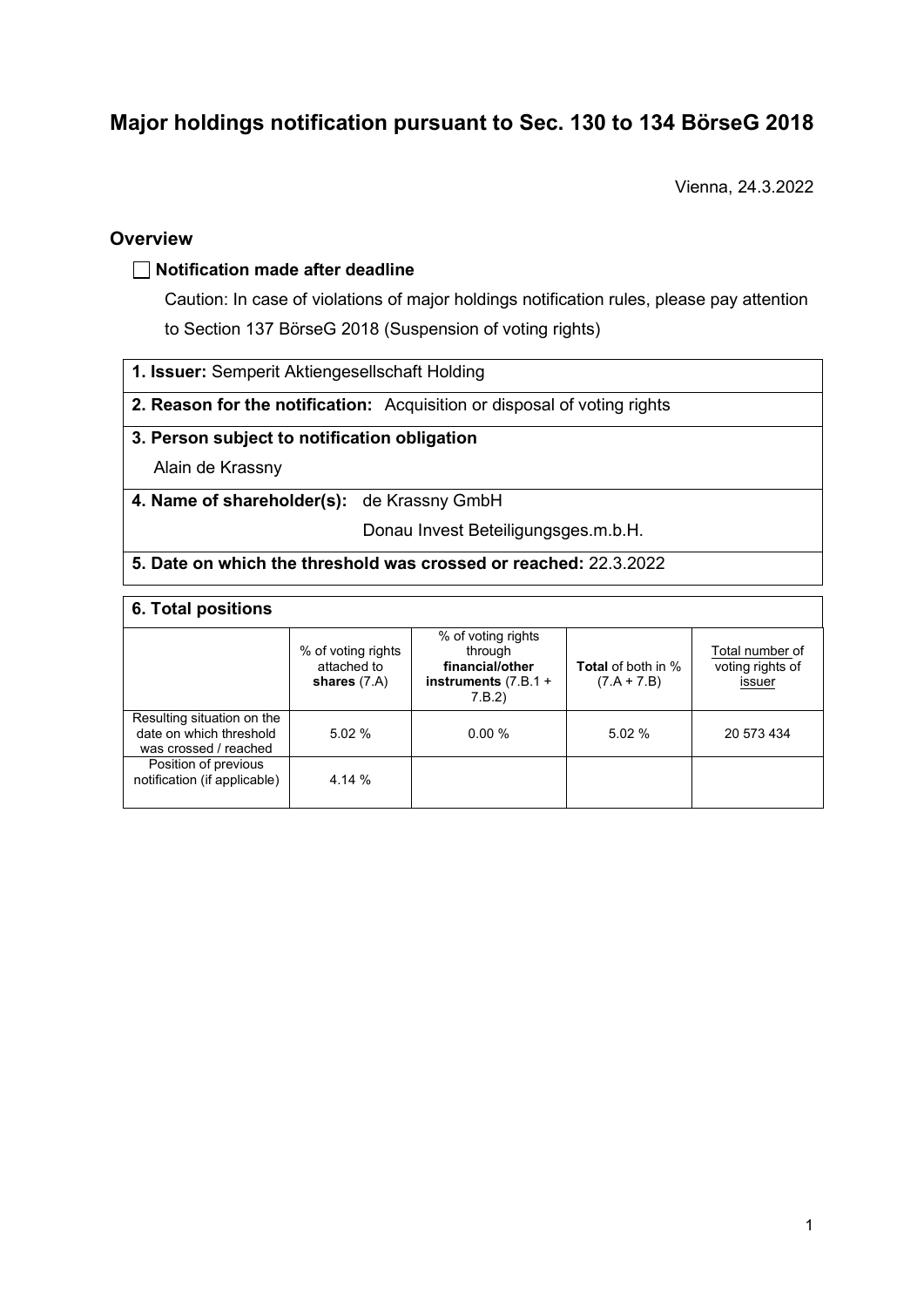# **Details**

| A: Voting rights attached to shares |                                           |                                      |                                    |                                      |  |
|-------------------------------------|-------------------------------------------|--------------------------------------|------------------------------------|--------------------------------------|--|
| <b>ISIN Code</b>                    |                                           | Number of voting rights              | % of voting rights                 |                                      |  |
|                                     | <b>Direct</b><br>(Sec 130 BörseG<br>2018) | Indirect<br>(Sec 133 BörseG<br>2018) | Direct<br>(Sec 130 BörseG<br>2018) | Indirect<br>(Sec 133 BörseG<br>2018) |  |
| AT0000785555                        | 10 084                                    | 1 023 462                            | 0.05%                              | 4.97 %                               |  |
| <b>SUBTOTAL A</b>                   | 1 033 546                                 |                                      | 5.02%                              |                                      |  |

| B 1: Financial / Other Instruments pursuant to Sec. 131 para. 1 No. 1 BörseG 2018 |                        |                     |                                                                                      |                    |  |
|-----------------------------------------------------------------------------------|------------------------|---------------------|--------------------------------------------------------------------------------------|--------------------|--|
| Type of instrument                                                                | <b>Expiration Date</b> | Exercise Period     | Number of voting<br>rights that may be<br>acquired if the<br>instrument is exercised | % of voting rights |  |
|                                                                                   |                        |                     |                                                                                      |                    |  |
|                                                                                   |                        | <b>SUBTOTAL B.1</b> |                                                                                      |                    |  |

| B 2: Financial / Other Instruments pursuant to Sec. 131 para. 1 No. 2 BörseG 2018 |                    |                    |                               |                            |                       |
|-----------------------------------------------------------------------------------|--------------------|--------------------|-------------------------------|----------------------------|-----------------------|
| Type of instrument                                                                | Expiration<br>Date | Exercise<br>Period | Physical /<br>Cash Settlement | Number of<br>voting rights | % of voting<br>rights |
|                                                                                   |                    |                    |                               |                            |                       |
|                                                                                   |                    |                    | <b>SUBTOTAL B.2</b>           |                            |                       |